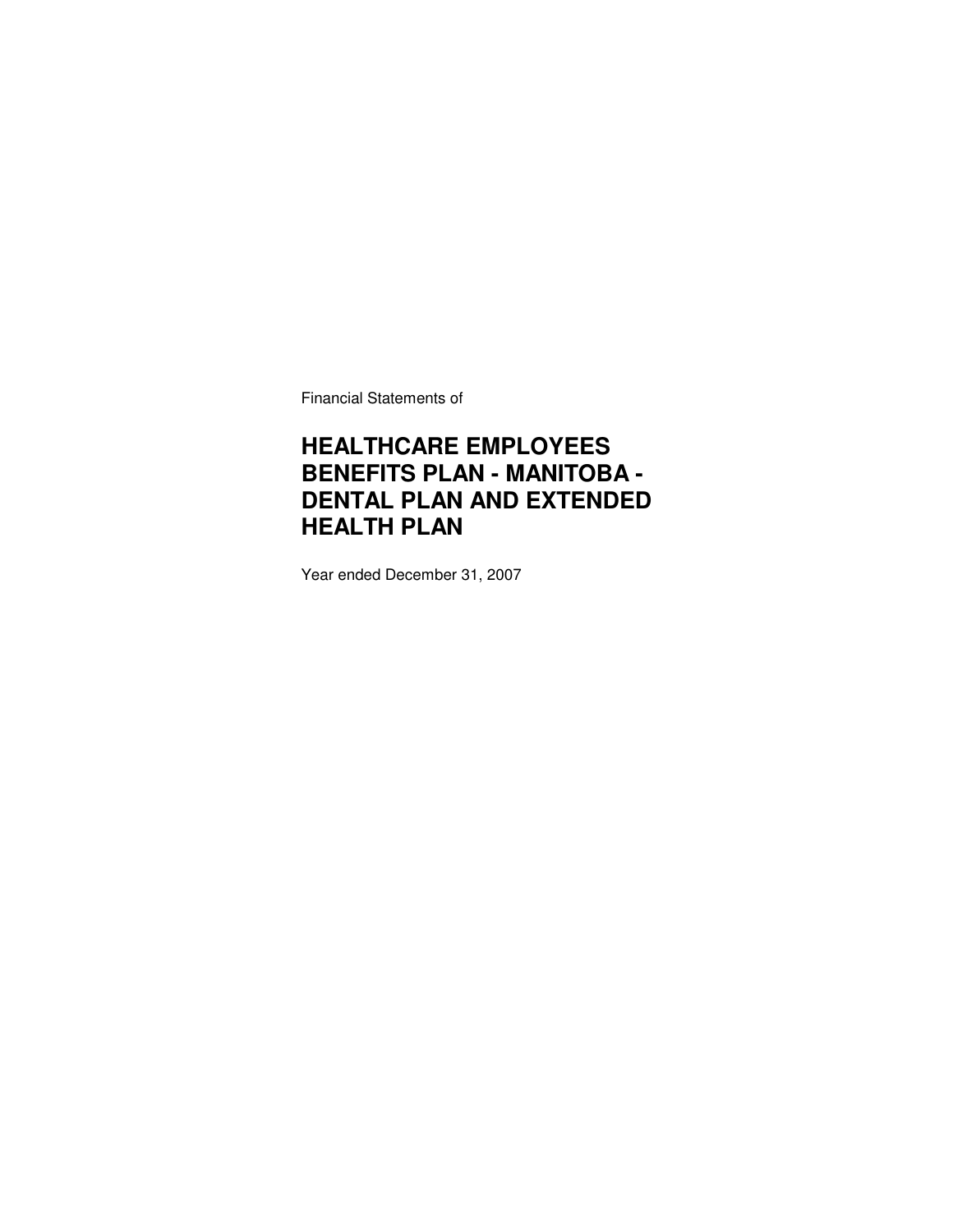

**KPMG LLP**<br> **Chartered Accountants**<br> **Chartered Accountants**<br>
Tax (204) 957-0808 **Chartered Accountants** Fax (204) 957-0808<br>
Suite 2000 – One Lombard Place **Face Contract Contract Contract Contract** Contract Contract Contract Contract Contract Contract Contract Contract Contract Contract Contract Contr Suite 2000 – One Lombard Place Winnipeg MB R3B 0X3 Canada

### **AUDITORS' REPORT**

To the Board of Trustees of Healthcare Employees Benefits Plan - Manitoba - Dental Plan and Extended Health Plan

We have audited the statement of net assets of Healthcare Employees Benefits Plan - Manitoba -Dental Plan and Extended Health Plan as at December 31, 2007 and the statement of changes in net assets for the year then ended. These financial statements are the responsibility of the Plans' management. Our responsibility is to express an opinion on these financial statements based on our audit.

We conducted our audit in accordance with Canadian generally accepted auditing standards. Those standards require that we plan and perform an audit to obtain reasonable assurance whether the financial statements are free of material misstatement. An audit includes examining, on a test basis, evidence supporting the amounts and disclosures in the financial statements. An audit also includes assessing the accounting principles used and significant estimates made by management, as well as evaluating the overall financial statement presentation.

In our opinion, these financial statements present fairly, in all material respects, the net assets of the Plans as at December 31, 2007 and the changes in their net assets for the year then ended in accordance with Canadian generally accepted accounting principles.

Signed "**KPMG LLP**"

Chartered Accountants

Winnipeg, Canada

April 4, 2008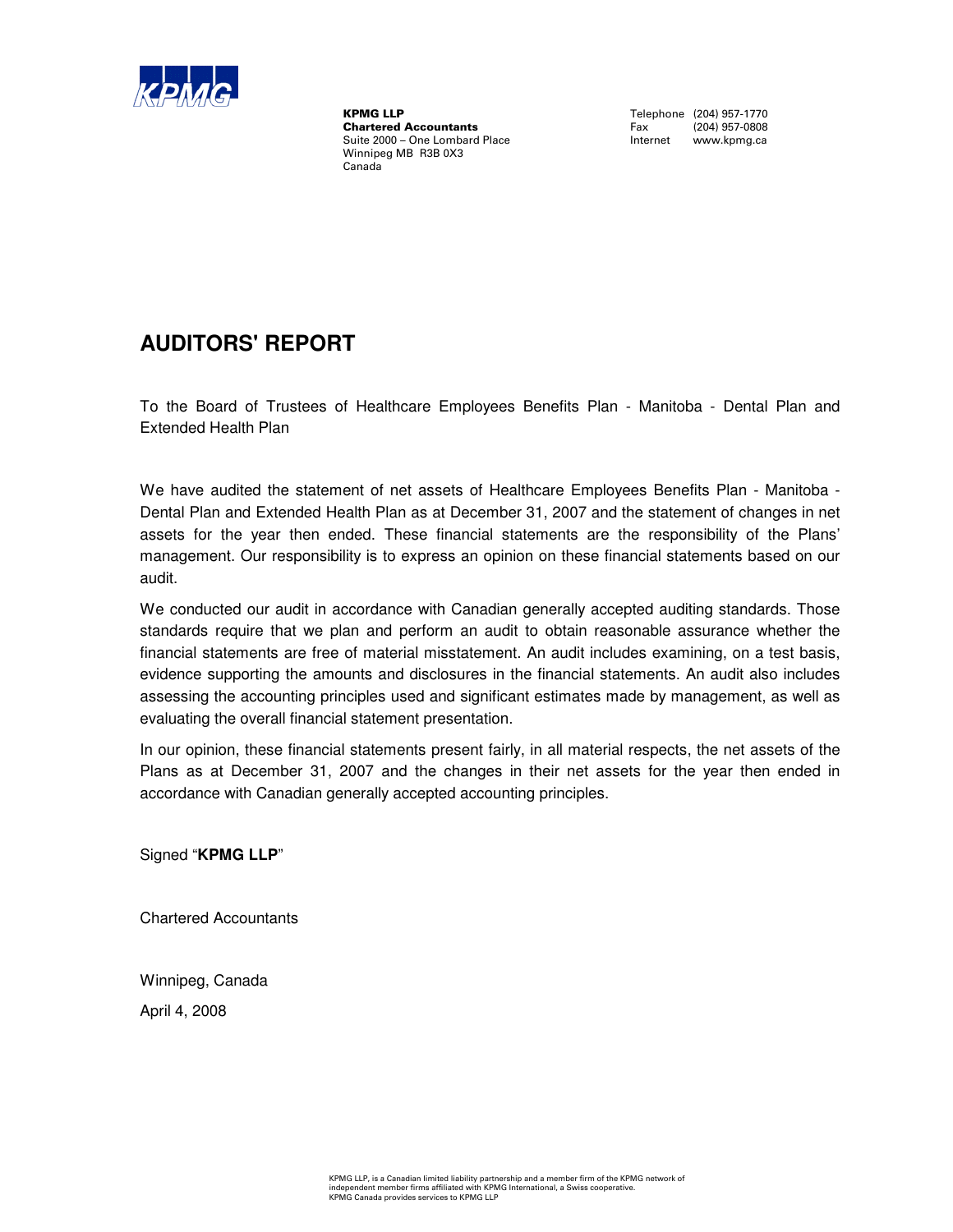**Statement of Net Assets** 

December 31, 2007, with comparative figures for 2006

|                                                              |                | 2007                   |                | 2006                   |
|--------------------------------------------------------------|----------------|------------------------|----------------|------------------------|
|                                                              |                |                        |                |                        |
| Assets                                                       |                |                        |                |                        |
| Cash                                                         | \$             | 889,572                | \$             | 684,138                |
| Premiums and other receivables                               |                | 1,699,368              |                | 1,899,644              |
| Prepaid expenses                                             |                | 248,000                |                | 205,912                |
| Due from Manitoba Blue Cross - Dental Plan (note 4)          |                | 3,740,280              |                | 3,074,347              |
| Due from Manitoba Blue Cross - Extended Health Plan (note 4) |                | 1,591,767              |                | 1,727,580              |
| Capital assets (note 5)                                      |                | 10,697                 |                | 20,093                 |
|                                                              | $\mathfrak{L}$ | 8,179,684              | \$             | 7,611,714              |
| Liabilities and Net Assets                                   |                |                        |                |                        |
| Premiums payable and accrued liabilities                     | \$             | 2,600,230              | $\mathfrak{P}$ | 2,575,709              |
| Due to Healthcare Employees Pension Plan - Manitoba (note 9) |                | 11,230                 |                | 19,621                 |
| Obligations for IBNR (note 6):                               |                |                        |                |                        |
| Dental Plan                                                  |                | 450,266                |                | 420.454                |
| Extended Health Plan                                         |                | 1,090,957<br>1,541,223 |                | 1,036,892<br>1,457,346 |
|                                                              |                |                        |                |                        |
|                                                              |                | 4,152,683              |                | 4,052,676              |
| Net assets represented by:                                   |                |                        |                |                        |
| Capital fund                                                 |                | 10,697                 |                | 20,093                 |
| Internally restricted fund (note 7)<br>Unrestricted fund     |                | 1,981,245<br>2,035,059 |                | 2,133,255<br>1,405,690 |
|                                                              |                | 4,027,001              |                | 3,559,038              |
|                                                              | \$             | 8,179,684              | \$             | 7,611,714              |

See accompanying notes to financial statements.

On behalf of the Board of Trustees:

Brian Melis<br>Drian Melis<br>Modeux vice-Chair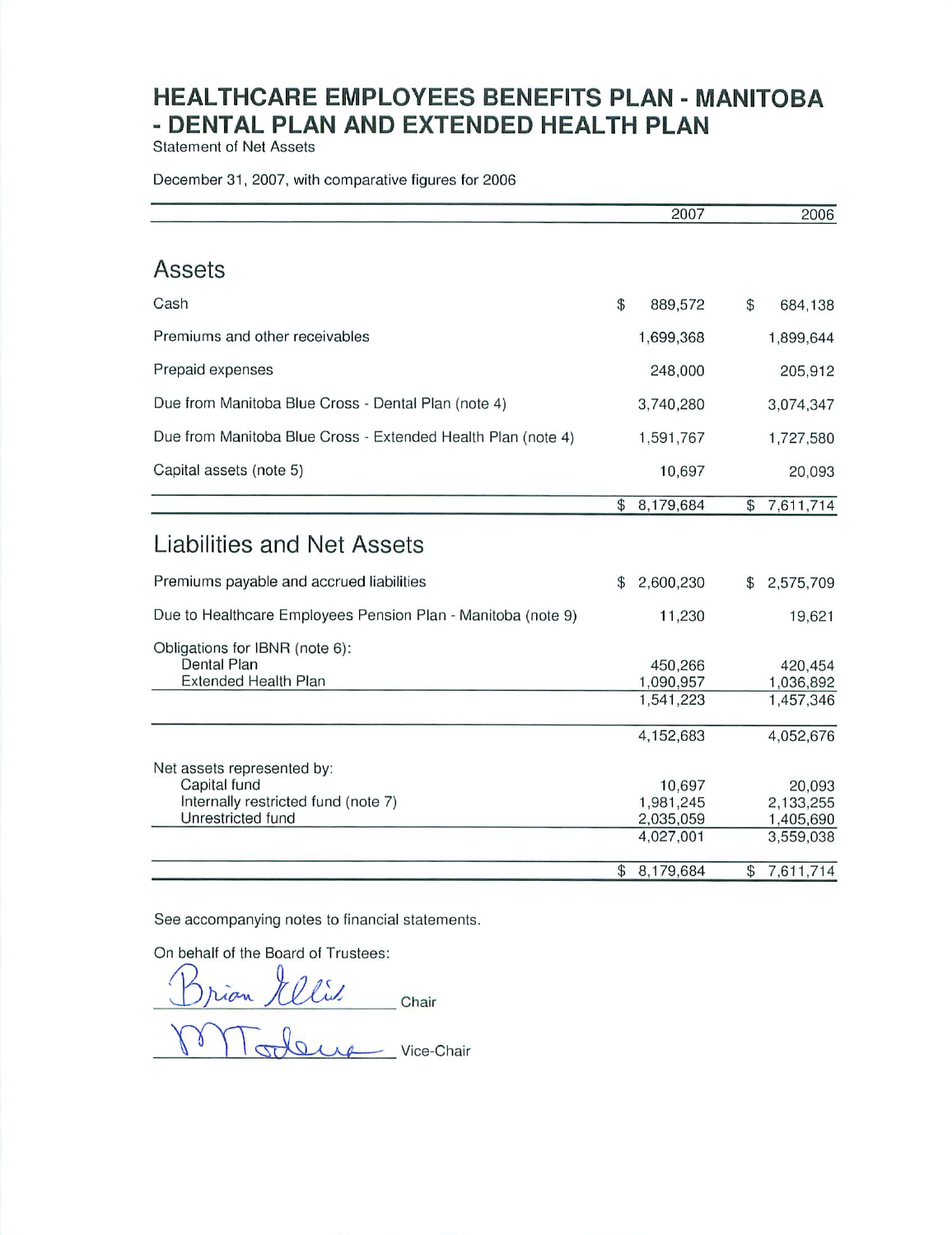Statement of Changes in Net Assets

Year ended December 31, 2007, with comparative figures for 2006

|                                   |               |     | Extended   |               |                  |
|-----------------------------------|---------------|-----|------------|---------------|------------------|
|                                   |               |     | Health     | 2007          | 2006             |
|                                   | Dental Plan   |     | Plan       | Total         | Total            |
|                                   |               |     |            |               |                  |
| Increases:                        |               |     |            |               |                  |
| Premiums                          | \$14,804,336  | \$. | 14,112,780 | \$28,917,116  | \$<br>27,734,015 |
| Investment income                 | 149,819       |     | 96,754     | 246,573       | 237,650          |
|                                   | 14,954,155    |     | 14,209,534 | 29,163,689    | 27,971,665       |
| Decreases:                        |               |     |            |               |                  |
| Claims incurred                   | 13,507,754    |     | 12,825,516 | 26,333,270    | 24,754,963       |
| Interest - Blue Cross             |               |     | 12,285     | 12,285        | 44,331           |
| Amortization of capital assets    | 5,705         |     | 4,667      | 10,372        | 10,047           |
| Administrative - HEBP (note 9)    | 89,105        |     | 72,904     | 162,009       | 146,991          |
| Administrative - Blue Cross       | 675,389       |     | 769,557    | 1,444,946     | 1,489,068        |
| Travel health insurance premiums  |               |     | 648,967    | 648,967       | 631,068          |
|                                   | 14,277,953    |     | 14,333,896 | 28,611,849    | 27,076,468       |
| Net increase (decrease) prior to  |               |     |            |               |                  |
| change in obligations             | 676,202       |     | (124, 362) | 551,840       | 895,197          |
| Change in obligations for IBNR    | (29, 812)     |     | (54,065)   | (83, 877)     | 727,137          |
| Increase (decrease) in net assets | \$<br>646,390 | \$  | 178,427)   | \$<br>467,963 | \$<br>1,622,334  |

|                                                |                 | Unrestricted Fund |             |              |                 |             |  |  |
|------------------------------------------------|-----------------|-------------------|-------------|--------------|-----------------|-------------|--|--|
|                                                |                 | Extended          | Internally  |              |                 |             |  |  |
|                                                |                 | Health            | Restricted  | Capital      | 2007            | 2006        |  |  |
|                                                | Dental Plan     | Plan              | Fund        | fund         | Total           | Total       |  |  |
| Net assets.<br>beginning of year               | \$1,255,503     | 150,187<br>\$     | \$2,133,255 | 20,093<br>\$ | 3,559,038<br>\$ | \$1,936,704 |  |  |
| Increase (decrease) in<br>net assets           | 652,095         | (173, 760)        |             | (10, 372)    | 467.963         | 1,622,334   |  |  |
| Transfer for capital<br>assets (note 5)        | (537)           | (439)             |             | 976          |                 |             |  |  |
| Transfer for internally<br>restricted (note 7) | (38,328)        | 190,338           | (152,010)   |              |                 |             |  |  |
| Net assets, end of year                        | 1,868,733<br>\$ | 166.326<br>\$     | \$1,981,245 | 10,697<br>\$ | \$<br>4.027.001 | \$3,559,038 |  |  |

See accompanying notes to financial statements.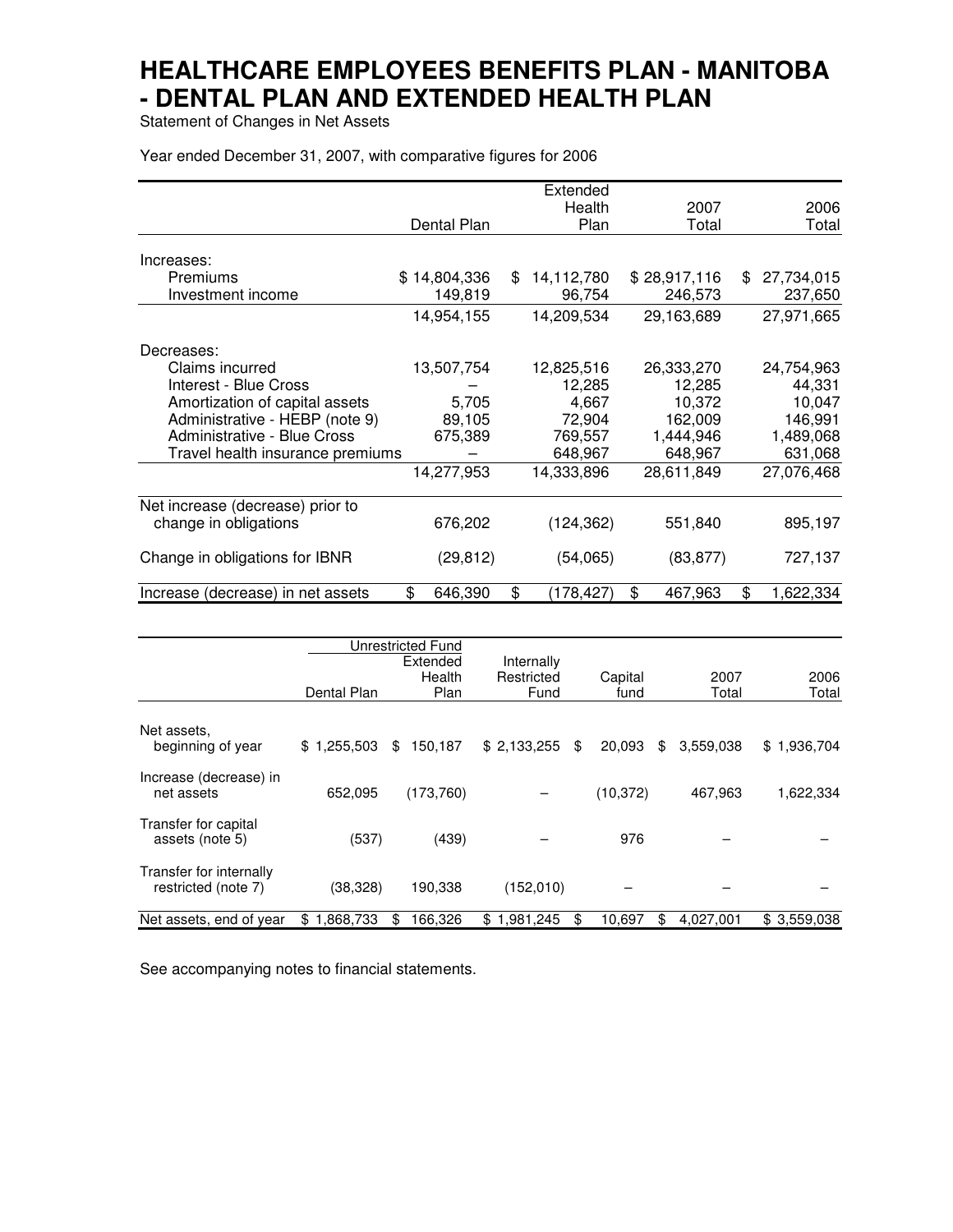Notes to Financial Statements

Year ended December 31, 2007

#### **1. General:**

The Healthcare Employees Benefits Plan - Manitoba (HEBP) is a jointly trusteed, not-for-profit organization which includes the dental plan and extended health plan (the Plans) for healthcare employees in Manitoba.

The Plans are registered as health and welfare trusts under the *Income Tax Act* and is not subject to income taxes.

The dental plan and extended health plan are not-for-profit plans. They provide dental coverage and basic and enhanced health benefits to participating active employees. They also include a retiree plan with basic - ambulance/semi-private plan and an enhanced health plan. Claims administration and adjudication for these plans is provided by Manitoba Blue Cross. The Plans are on a self-insured budgeted administrative services only basis (BASO).

### **2. Significant accounting policies:**

(a) Basis of presentation:

These financial statements are prepared on a going concern basis and present the aggregate financial position of the Plans as separate financial reporting entities, independent of the participating employers and members. Only the assets and obligations to members eligible to participate in the Plans have been included in these financial statements. These financial statements do not portray the funding requirements of the Plans or the benefit security of the individual plan members.

(b) Fund accounting:

Assets, liabilities, revenues and expenses related to the Plans' capital assets are recorded in the Capital Fund. The Internally Restricted Fund represents amounts restricted by the Board of Trustees for claims fluctuation reserves (note 7). All other assets, liabilities, revenues and expenses are reported in the Unrestricted Fund.

(c) Capital assets:

Capital assets are recorded at cost less accumulated amortization. Repairs and maintenance costs are charged to expense. Betterments which extend the estimated useful life of an asset are capitalized. When a capital asset no longer contributes to the Plans' ability to provide services, its carrying amount is written-down to its residual value. Capital assets, which include computer projects, will be amortized on a straight-line basis over three years as the projects are completed. Amortization expense is reported in the Capital Fund.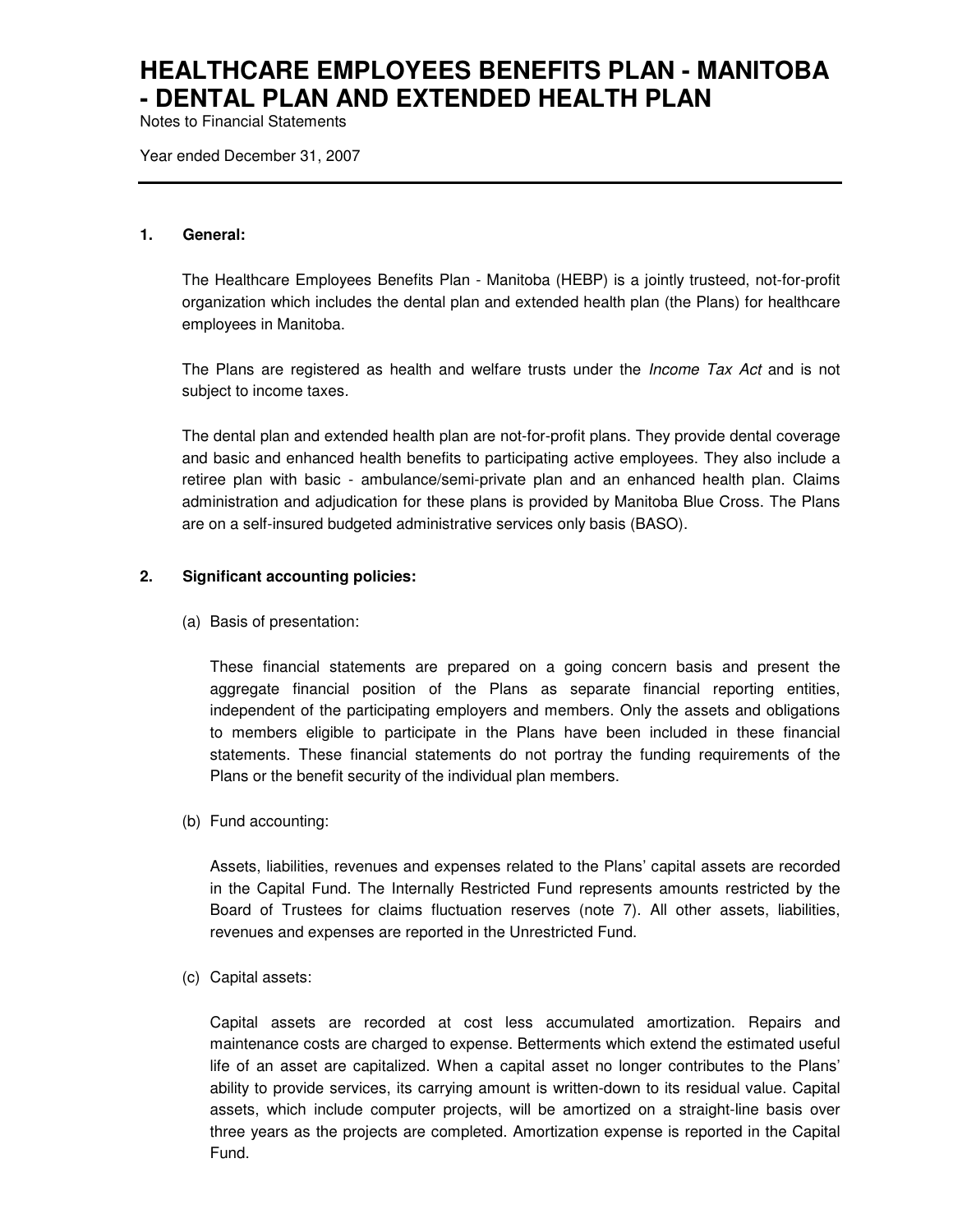Notes to Financial Statements (continued)

Year ended December 31, 2007

### **2. Significant accounting policies (continued):**

(d) Premiums:

Premiums recorded in the statement of changes in net assets include the employees' and employers' share of the premiums required for dental and extended health coverage. Premiums are recorded on an accrual basis.

(e) Use of estimates:

The preparation of financial statements requires management to make estimates and assumptions that affect the reported amounts of assets and liabilities, the disclosure of contingent assets and liabilities at the date of the financial statements and the reported amounts of increases and decreases in net assets during the year. Actual results could differ from those estimates.

### **3. Recent accounting pronouncements issued and not yet applied:**

The Canadian Institute of Chartered Accountants (CICA) issued the following accounting standards that will come into effect for the Plans' next fiscal year. The Plans are in the process of determining the impact that these standards will have on their financial reporting.

(a) Capital Disclosures:

Section 1535 - Capital Disclosures establishes standards for the disclosure of: (i) an entity's objectives, policies and processes for managing capital; (ii) quantitative data about what the entity regards as capital; (iii) whether the entity has complied with any capital requirements; and (iv) if it has not complied, the consequences of such non-compliance.

(b) Financial Instruments - Disclosures and Presentation:

Sections 3862 - Financial Instruments - Disclosures and 3863 - Financial Instruments -Presentation replace the existing Section 3861 - Financial Instruments - Disclosure and Presentation. These new sections revise and enhance disclosure requirements, and carry forward, unchanged, existing presentation requirements. These new sections require disclosures about the nature and extent of risks arising from financial instruments and how the entity manages those risks.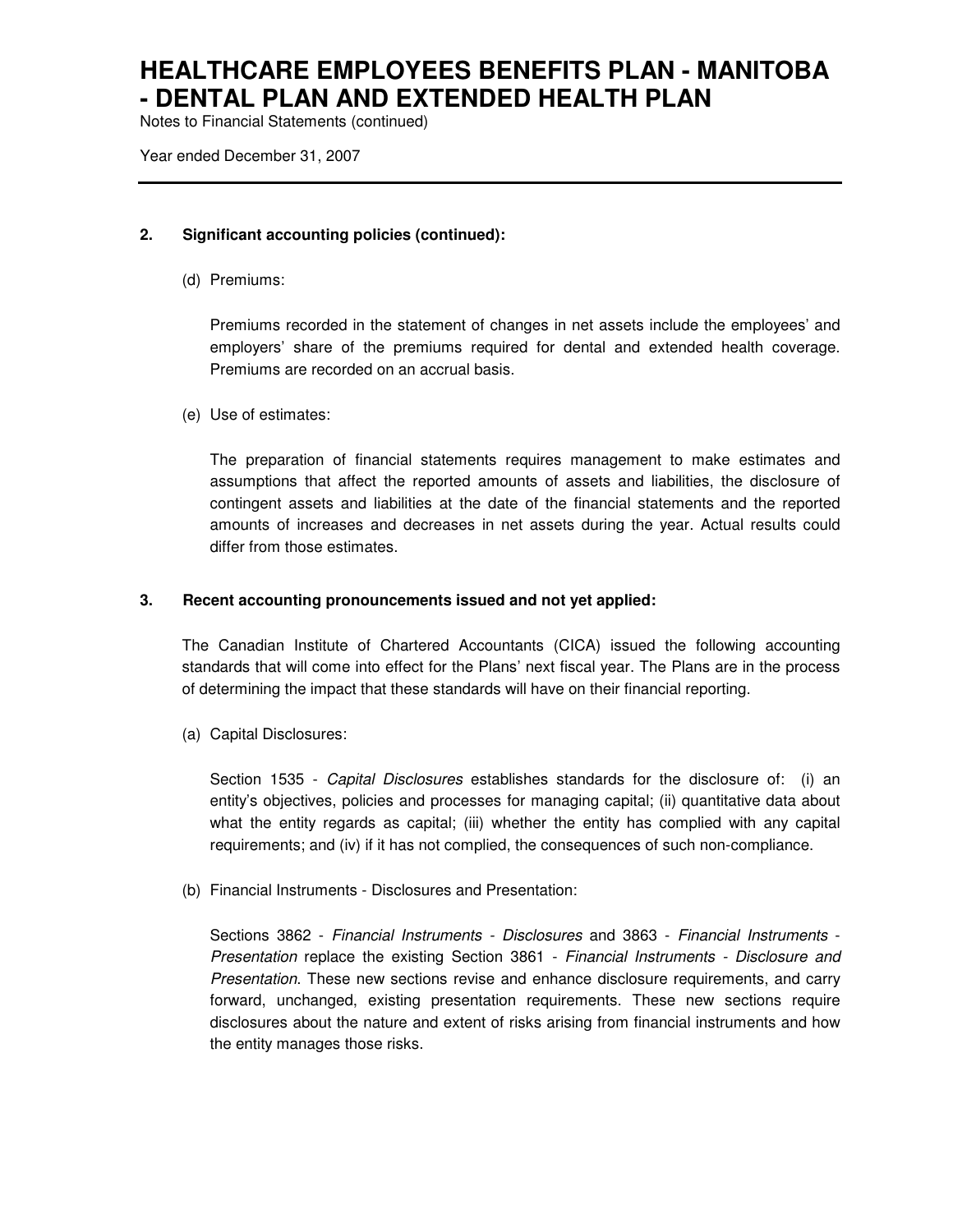Notes to Financial Statements (continued)

Year ended December 31, 2007

### **4. Due from Manitoba Blue Cross:**

|                                                                                                   | 2007                     | 2006                     |
|---------------------------------------------------------------------------------------------------|--------------------------|--------------------------|
| Due from Manitoba Blue Cross - Dental Plan<br>Due from Manitoba Blue Cross - Extended Health Plan | \$3,740,280<br>1.591.767 | \$3,074,347<br>1.727.580 |
|                                                                                                   | \$ 5.332,047             | 4,801,927                |

The amounts due from Manitoba Blue Cross are funds held by Manitoba Blue Cross to fund the Plan's obligations for IBNR, which are fully funded, and the claims fluctuation reserves, which are partially funded as disclosed in note 7.

Interest was earned on the amounts due from Manitoba Blue Cross ranging from 2.80 percent to 3.97 percent (2006 - 2.15 percent to 3.72 percent).

### **5. Capital assets:**

|                   |     |        |                             |        |     | 2007              | 2006              |
|-------------------|-----|--------|-----------------------------|--------|-----|-------------------|-------------------|
|                   |     | Cost   | Accumulated<br>amortization |        |     | Net book<br>value | Net book<br>value |
| Computer projects | \$. | 31.115 | S                           | 20.418 | \$. | 10.697            | \$<br>20,093      |

In fiscal 2007, \$976 (2006 - \$7,748) was transferred from the Unrestricted Fund to the Capital Fund for the computer projects.

### **6. Obligations for incurred but not reported (IBNR):**

The obligations for IBNR are estimates of claims which have been incurred but not reported at the date of the financial statements. The obligations are based on a study of claims during the fiscal year and are specific to the type of benefits provided.

### **7. Internally restricted for claims fluctuation reserves (CFR):**

The Board of Trustees has approved the establishment of claims fluctuation reserves. The reserve for the Dental Plan has been established at an amount equal to 10 percent of the current year's premiums for the Dental Plan and is fully funded.